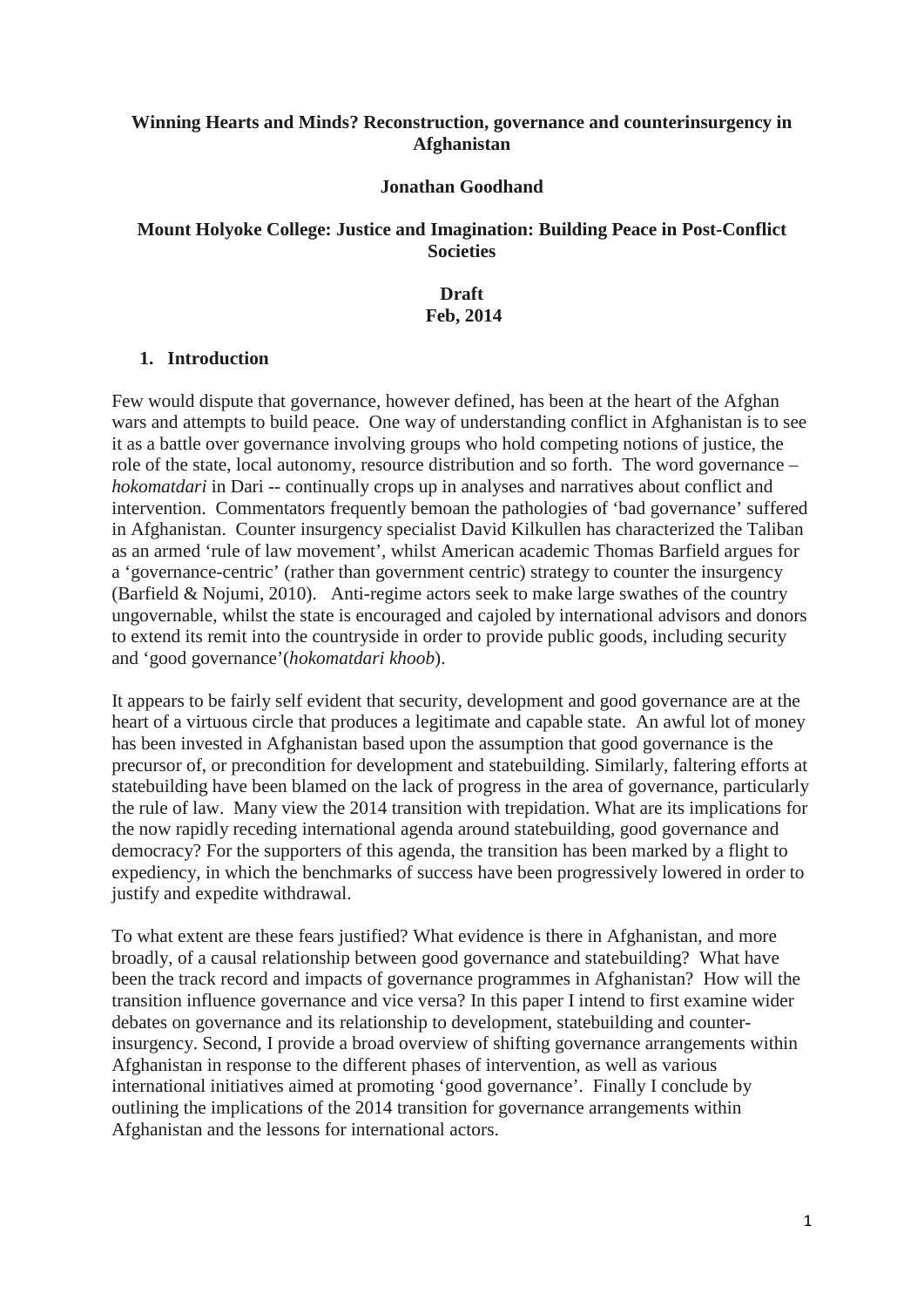# **2. Background**

Governance is understood here as the various institutionalized modes of social coordination to produce and implement collectively binding roles or to provide collective goods (Borzel and Risse, 2010). Governance consists of both *structure* and *process*; structure refers to the institutions and actor constellations, and process refers to the modes of social coordination by which actors engage in rule making and implementation and the provision of public goods (Borzel and Risse, 2010, 114). It includes hierarchical steering by state actors, but also the involvement of non governmental actors in the provision of collective goods through nonhierarchical coordination. Even if the state is not the direct provider of public goods, its role remains central; 'A shadow of hierarchy is important for governance with(out) government because it generates important incentives for cooperation of non state actors' (*ibid*, p 116).

In the following section, I briefly outline the evolution of critical debates on governance in relation to development, statebuilding and counter insurgency.

## Good governance and development

Good governance emerged as part of the so-called post-Washington consensus in the late Cold War period and early 1990s. The focus in development discourse shifted from government to governance, based on notions of institutional pluralism, public-private partnerships and an enhanced role for civil society. In spite of differences in emphasis and variations over time, the underlying principles and model of good governance have remained relatively consistent. It was no longer about getting the prices right but 'getting the institutions right'. Mushtaq Khan (2009) characterizes this as 'market enhancing' governance, with the state's role being one of enforcing property rights and the rule of law, limiting rent seeking and corruption and achieving political accountability.

In spite of the rise and rise of good governance in policy circles, it has generated a growing critique, largely from political economists. Broadly it is argued that good governance neither describes what is happening in many developing countries and nor does it explain development successes in such contexts (Hickey, 2012). As noted by Mushtaq Khan rich countries can sustain democracies and poor countries cannot. Whilst democratization may be desirable, the economies of developing countries are such that democratization is unlikely to deliver real benefits to a broad range of social groups till a minimum level of economic development has been achieved. Consequently, rather than seeing patron-client networks as dysfunctional, the economic characteristics of developing countries make them both 'rational for redistributive coalitions and effective as strategies for achieving the goals of powerful constituencies within these coalitions' (Khan, 2009) Therefore, Khan's argument is that certain levels and types of economic development are a precondition for good, better or growth enhancing (rather than market enhancing) governance – unlike aid donors who believe that the causal relationship runs in the opposite direction. The evidence of successful East Asian developers of the last five decades and of China over the last three decades shows that the governance capacities that mattered were very different from the good governance capabilities (Khan, 2009: 5). Political economy analyses point to the centrality of informal processes and networks and the determining role of elite politics. Institutions fail, not because they lack technical capacities, but when there is an inappropriate match between internal political settlements and the institutions and interventions though which states attempt to accelerate transformation and growth (Khan, 2004: 168). The emergence of high growth states is as much a task of political engineering as it is of institutional engineering (ibid). This again is at odds with the donor tendency to 'prefer technical fixes to political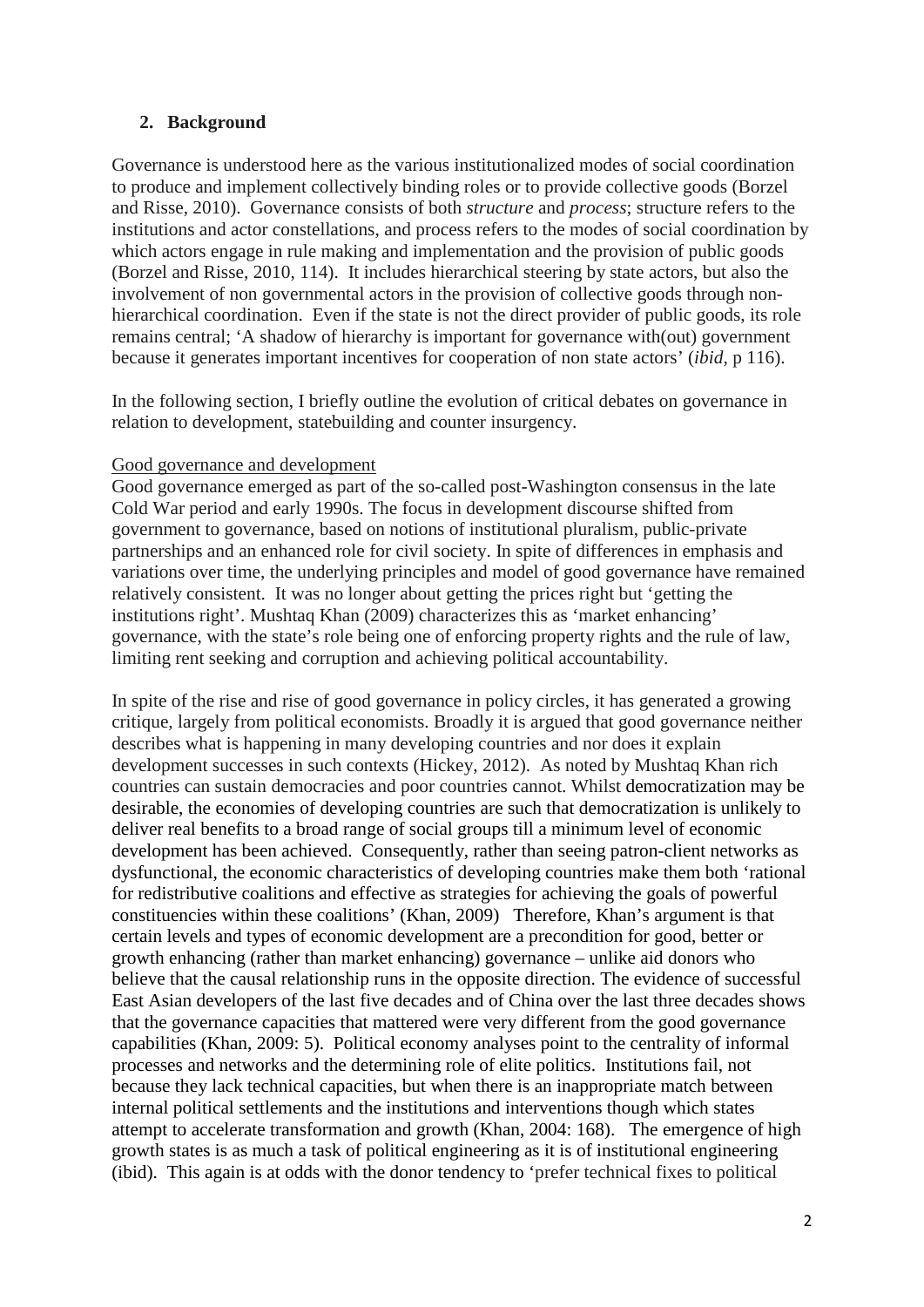engagement and to exaggerate the role that can be played by the introduction of formalized processes and spaces within contexts where informal modes of politics tend to predominate' (Hickey, 2012, p1232). In addition, the underlying theory of political agency, with its assumptions about citizen voice, has limited explanatory power in contexts where patronagebased networks predominate. As Hickey (2012) argues there is a need to identify actual rather than ideal forms of politics that work in particularly settings.

#### Statebuilding and governance

During the 1990s and 2000s there was a growing convergence between notions of good governance, statebuilding and humanitarian intervention. This found an ideological home in the United Nations, and became known as the 'New York Consensus' (Kahler, 2009). Paradoxically as the complexity and transformational ambitions of the UN grew in relation to 'fragile' and 'failing' states, the template for intervention became increasingly rigid and detailed. In broad terms this involved the simultaneous pursuit of conflict resolution, market sovereignty and liberal democracy (Pugh and Cooper, 2004). And within this template an ever expanding gamut of measures were incorporated including constitutional reform, elections, transparency and anti corruption measures, rule of law initiatives, security sector reforms, public administration reforms etc. Underlying these initiatives was an assumption that all good things come together – statebuilding, good governance and peacebuilding were viewed as mutually reinforcing. The desired end goal were states that could serve as 'governance managers; woven into the net of international norms and control mechanisms (de Guevara, 2012:3). This involved a focus on the functional side of rule, moulding non western states into modern 'governance compliant entities (ibid). Central to this model was the notion of a Lockean social contract, the legitimacy of the state being bound up with its ability to deliver or facilitate the delivery of welfare and services.

Liberal peacebuilders privileging of 'governance' (the rules of the game) over 'government' (local political processes or 'the game itself'), has been contrasted with the interventions in Germany and Japan in the aftermath of the Second World War where external administrators engaged with the local population and won high levels of legitimacy (Chandler, 2010). By not engaging with the politics of transition, current approaches ultimately undermine the process of political liberalisation by failing to generate legitimacy for new institutions.

The classical political economy literature on statebuilding and state formation shows that early statebuilders did not consciously set out to build states, which were instead the unforeseen product of bargaining and contestation. Violence and war making played a foundational role and profoundly shaped the political settlements and institutions that were imposed or negotiated at war's end. There were many different trajectories of state formation, but good governance was never a precondition for success -- indeed there are no examples historically in the European experience or with late developers of following good governance principles. And there is a growing body of research which shows the perverse effects of attempting to promote such models in fragile or post conflict states. For example Amundsen et al (2004) in their work on state formation in Palestine shows that technocratic 'good governance' approaches to peacebuilding often inadvertently stifle productive statebuilding processes such as the emergence of rents and the associated rent-seeking activities, through attempts to stamp out corruption etc. He argues that these processes of political bargaining are 'essential for political stabilization', yet were unintelligible to a liberal peacebuilding framework.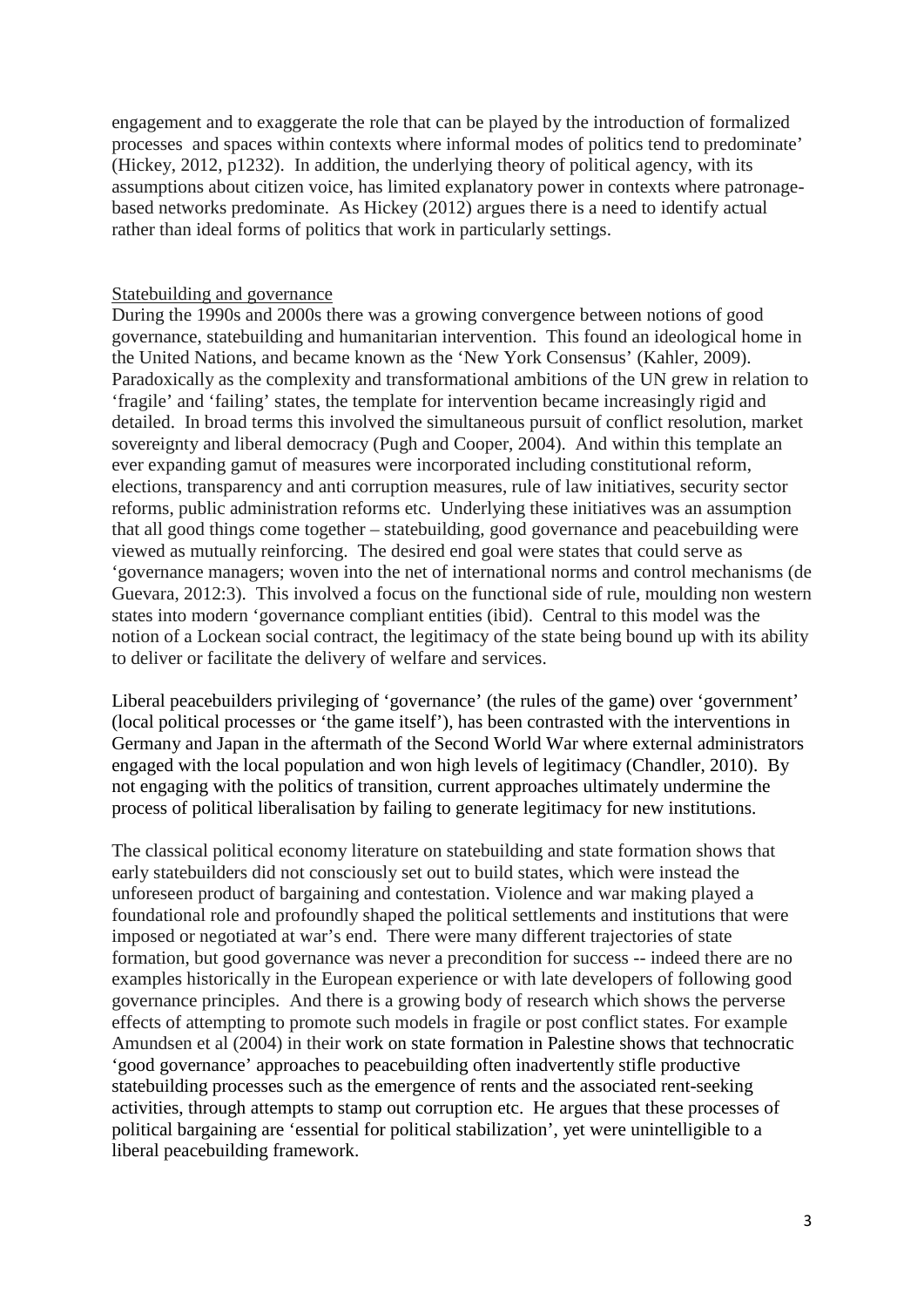These ideas are developed by North et al (2009) in their analysis of 'limited access orders in the developing world'. They contrast advanced industrial countries – 'open access orders' characterized by open competitive multi-party democratic political systems and a secure government monopoly over violence – and 'limited access orders' in the developing world in which the state does not have a monopoly on violence and society organizes itself to control violence among the elite factions. A common feature of limited access orders is that political elites divide up control of the economy, each getting a share of the rents. Since violence may reduce rents, incentives are oriented toward social order – but this order is fundamentally different from open access orders – it requires limited access and competition. The implications of this analysis for peacebuilders is the need to think carefully about the creation and distribution of rents in order to secure elite loyalty to the system – 'rent creation provides the glue that holds the coalition together' (p 6). Attempts to introduce more open competition, through elections for example may force the renegotiation of the distribution of rents and prompt an outbreak of violence. Institutionalization, bureaucratization and transparency reforms work against the logic of, and underlying interests of network-based forms of governance. In insecure, high risk environments where there is generalized lack of trust (or bridging social capital), patrimonial networks are more adaptive, can respond more quickly and deliver social goods compared to formal bureaucratic structures. Technocratic solutions may appear to 'work', but usually this is only because they are supported by underlying informal practices.

International interventions can dynamise local power constellations and though state institutions may adapt a western form under the influence of internationalised norms, they keep functioning according to other social logics. There is a large gap between the formal facade and the social reality of the state. In many respects the Afghan state can be characterized as a rhizome state (Bayart, 1993), in which underground or parallel power structures symbiotically co-existed with the visible and formal offices of the state. Informal practices do not necessarily aim at purposely weakening the state, but instead to establish themselves in niches unfolding during intervention (de Guevara, 2012). Illiberal statebuilding may in the long run have developmental outcomes, and indeed conforms more closely to the historical experience of state formation, rather than the liberal version.

#### War, counter insurgency and governance

Counter terrorism and counter insurgency (COIN) doctrines have given a harder edge to statebuilding and governance interventions. This has contributed to a shift away from the grand transformatory ambitions of liberal peacebuilding to a more pragmatic and modest discourse -- from the language of liberalisation to stabilization and from good governance to 'good enough governance' (Grindle, 2007). The universalizing goals of democracy and human rights have been replaced (or at least de-emphasized) with more contextualised and pragmatic goals, which prioritize 'security first', supporting the core functions of the state and embracing local hybrid orders. The military have become far more significant players in the area of governance. For soldiers, COIN is based on a fundamentally different understanding of the relationships between war and politics. Classically the use of armed force within a military domain seeks to establish military conditions for a political solution (Simpson, 2012: 1). Violence was therefore meant to clear the ground to enable politics to take over. But COIN involves the use of armed force that directly seeks political, as opposed to military outcomes (ibid). Again, there is very little empirical evidence to support the assumptions of COIN experts about the links between governance and success in counter insurgency. States that have succeeded in defeating insurgents, have never done so by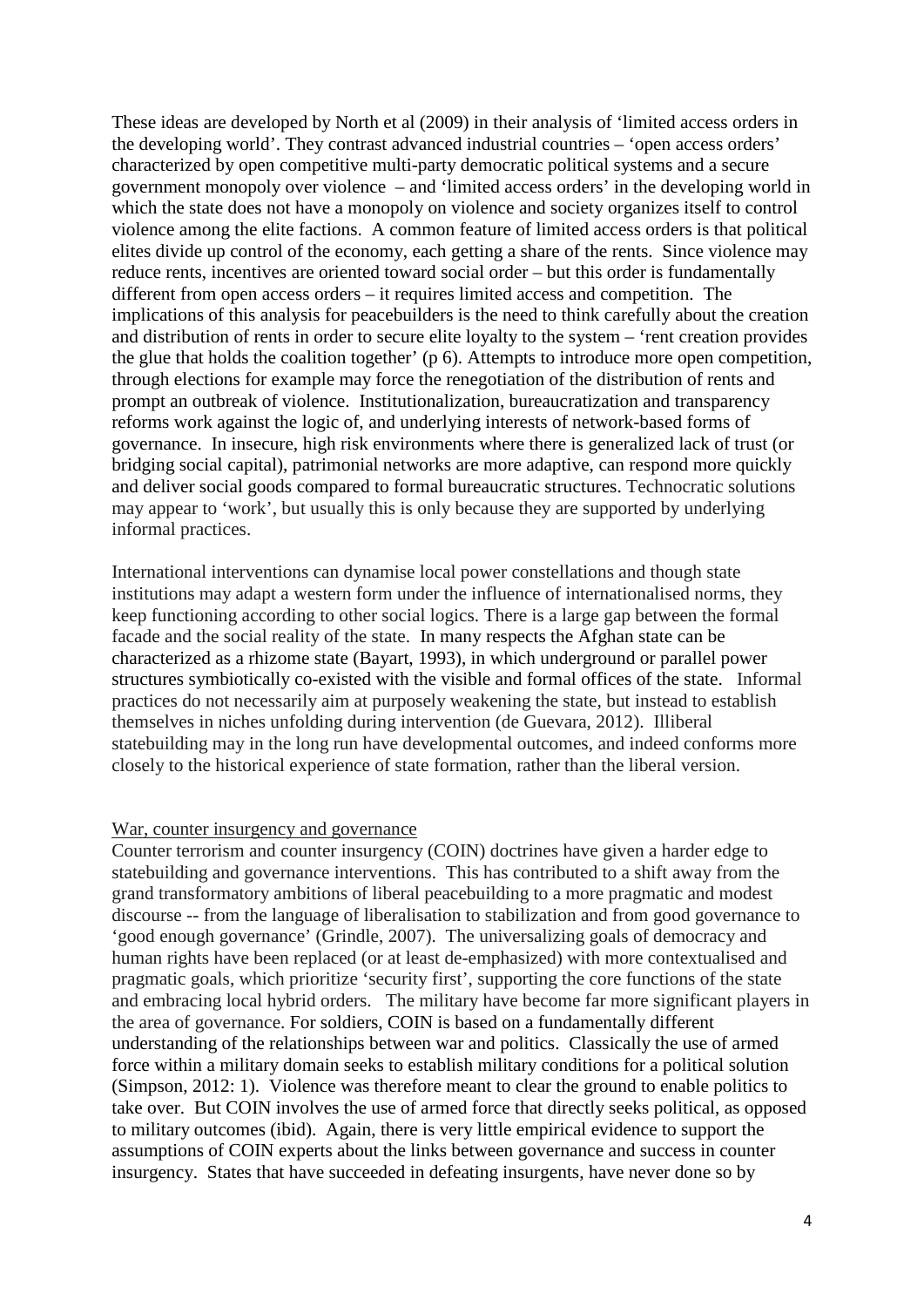following good governance principles – relatively high capacity regimes have pursued highly coercive and often brutal strategies over an extended period of time, the Burmese and Sri Lankan states being two contemporary examples. Therefore effective counter insurgency depends upon a relatively coherent, high capacity regime, yet exogenous statebuilding undermines the potential for such a regime to emerge (Goodhand and Hakimi, 2013).

To conclude this section, governance has become a point of convergence for very different sets of actors with contrasting and perhaps conflicting goals. It has been seen by aid donors as the vehicle for promoting development, by statebuilders as the means of legitimizing post war regimes and by the military as the ingredient to stabilize societies and counter terrorism. As this section has attempted to show, there is very limited empirical evidence to support such assumptions and assertions.

# **3. Overview of statebuilding/governance initiatives and developments**

We now turn from these wider debates on governance to a brief overview of the changing dynamics of governance and intervention in Afghanistan. It is impossible to provide a comprehensive account, and therefore I will highlight a few critical issues, which touch upon the wider literature already mentioned. Governance itself is frequently so broadly defined that it covers most facets of international engagement in the country. For example in a US Department of Defence report to Congress in July 2013, an assessment of 'governance' included the following; reconciliation and reintegration; national and sub-national governance; judicial reform and rule of law; anti-corruption and human rights. In total, up the end of June 2013, the US had provided nearly \$24.7 billion to support governance and economic development in Afghanistan.

### **Pre-War Governance**

An extensive treatment of pre-war Afghan governance is not possible here, but several points can be stressed:

First, the literature on the history of the Afghan state highlights its limited and uneven presence. Zones of consolidated statehood were restricted to key urban centres and in peripheral, sparsely populated, upland areas which the state could not profitably administer, it ruled indirectly through local elites. Far from being a monopolist, it was a brokering or mediated state which franchised out the means of violence and authority to peripheral actors. It was also for most of its history a rentier state which depended upon external subsidies, rather than internally generated resources to build up the means of coercion and provide limited services to the population. According to some commentators, international interveners have failed to appreciate the historical lesson that successful Afghan statebuilders were sensitive to the autonomy of the tribes and thus worked with the grain of Afghan society, rather than trying to rule the countryside directly (Barfield, 2004). It is true that the post 1929 political settlement which eventually broke down in 1978, was based upon an understanding between the royal regime, the landed notables and the clergy and brought an extended period of stability to Afghanistan. Yet it was also a conservative settlement that traded stability in the countryside for the transformative changes required for growthenhancing development. It also helped create the contradictions that finally exploded in the Saur revolution.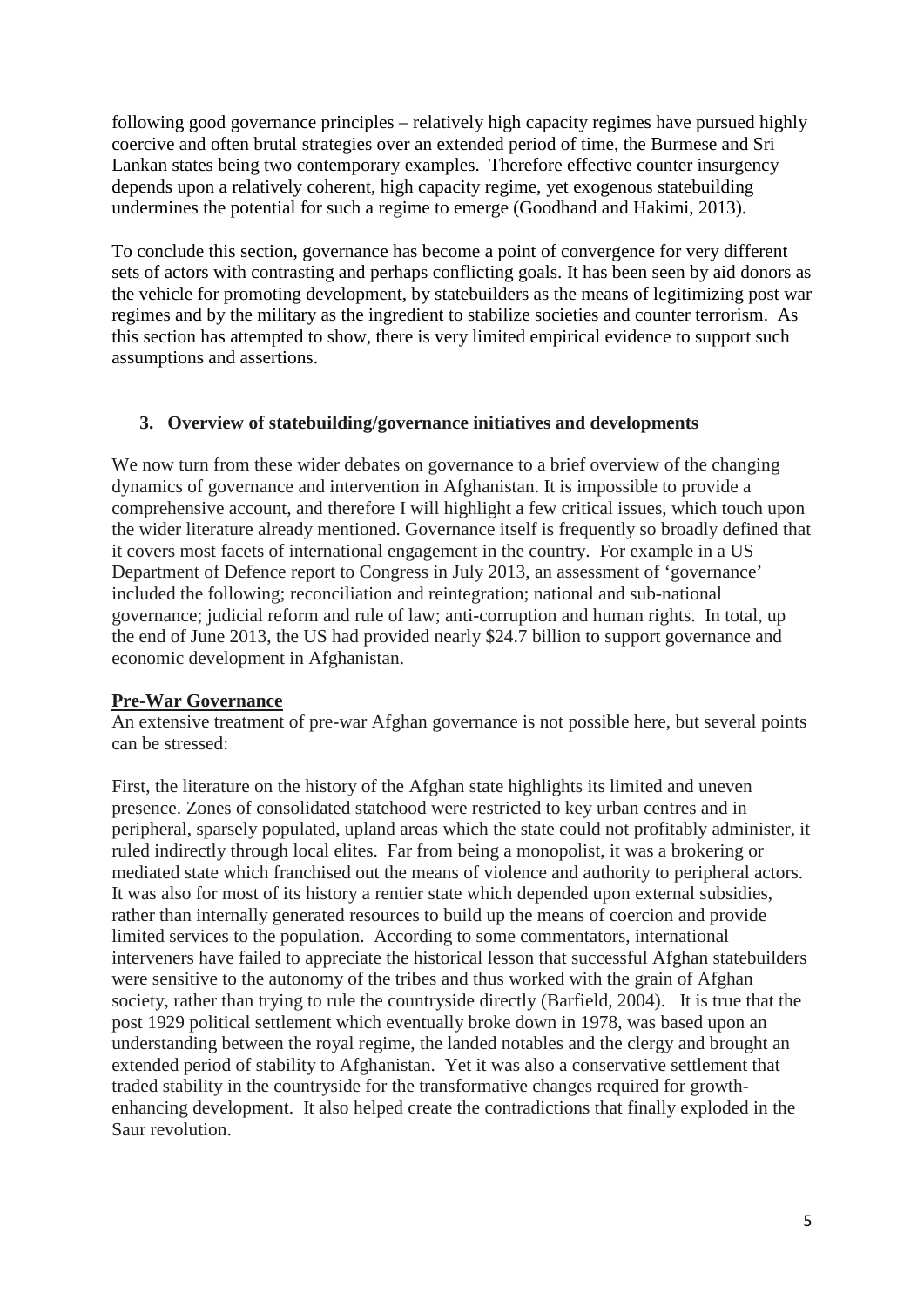Second, extended conflict in Afghanistan has been profoundly transformative. And calls to recreate the status quo ante based upon communitarian principles and a limited, mediating state fail to sufficiently recognize that these 'traditions' belonged to a different epoch, and provided answers to problems that no longer exist in their current form. The structures, networks and leadership that emerged in war time, were never going to simply dissolve back into the Afghan socio-political landscape after 2002. They have become a permanent feature of the Afghan political economy; they are a product of a polity and society that have been adjusted by war – these transformations include the monetization of the economy, new processes of primitive accumulation of resources and power, leading to the creation of new classes and owners of capital; rapid urbanisation and the transnationalization of governance and welfare (Monsutti, 2012). Calls for bottom up statebuilding and local governance based on pre-war traditions fail to appreciate how society has moved on and how Afghan expectations of the state are different from when Dupree (1980) wrote about Afghan communities building up a metaphorical mud curtain to keep the predatory state at bay. Afghans, it appears, want more state, not less, though many would like a state that is more legitimate and capable than the current regime (Hakimi, 2013).

Third, arguably the Taliban, when in power, were proto-statebuilders intent on achieving a monopoly of the means of violence. Quite unlike their successors, the movement focused on consolidating the means of coercion and providing rudimentary law and order. Welfare and service delivery was largely franchised out to the international community; they were decidedly Hobbesian rather than Lockean statebuilders. Paradoxically, external intervention overthrew a relatively stable limited access order (under the Taliban), and replaced it with an inherently unstable and violent order, based upon an exclusive and, for many, illegitimate political settlement. Intervention thus interrupted a brutal process of state formation, and the occupation stimulated a new round of war and state failure – very different from the official narrative of a war to peace transition.<sup>[1](#page-5-0)</sup>

### **The Afghan state and the domestic political settlement**

The Bonn Agreement was supposed to pave the way for a legitimate political authority in Afghanistan. But far from being a transmission mechanism for the liberal peace template, it was the result of messy compromises between internal and external players, and contained distinctly illiberal and non-democratic dimensions. Rather than constituting a 'Grand Bargain' for peace, the end result was an exclusive elite pact, composed of those who fell on the right side of the war on terror. It failed to address underlying power uncertainties, sidelined the interests of the Taliban and Pakistan, and disproportionately reflected the interests of the Northern Alliance, the chief allies of the U.S.-led coalition.

A light footprint and local ownership were invoked by the UN Special Representative to the Secretary General (SRSG), Lakhdar Brahimi, and the resulting strategy led to the incorporation of military strongmen into the new political settlement. The state became the main arena for accumulation, and control over state structures ensured access to domestic and international resources (Suhrke and Hakimi, 2012). At the heart of the post-Bonn political

<span id="page-5-0"></span><sup>&</sup>lt;sup>1</sup> Although this mainstream narrative has been increasingly questioned. See for example Malkasian (2013) who in his penetrating study of Garmser argues that if the US had not intervened in Afghanistan in 2001 and the Taliban had remained in power it is highly unlikely the war would have resumed in Garmser. Between 1995 and 2001 the Taliban governed the district as well as the rest of southern Afghanistan fairly effectively (p xxii).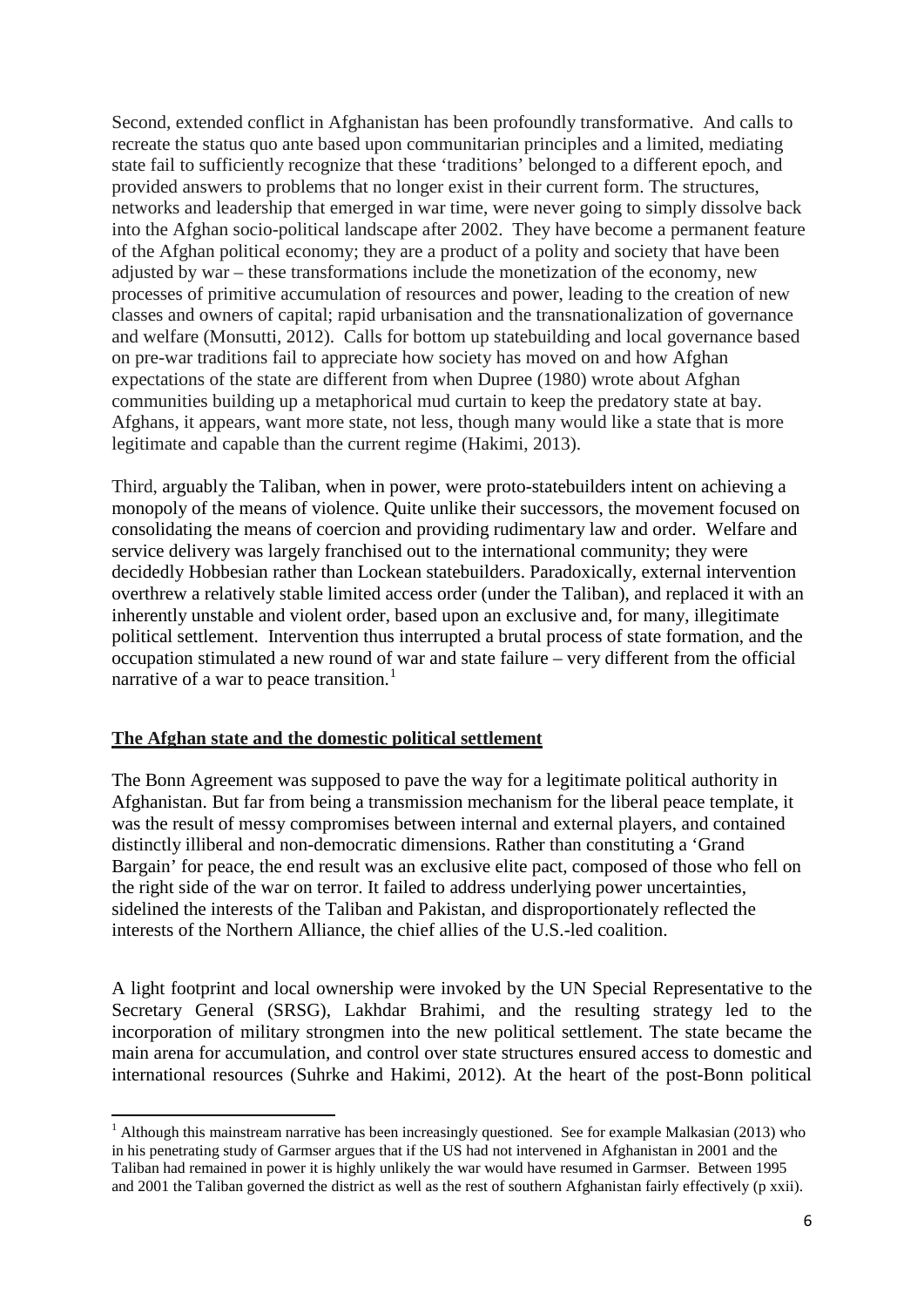settlement was the nexus between international money – largely in the form of military and development spending – and Afghan politics (Aikins, 2012)

Yet in hindsight, the period 2002 – 4 may have constituted a brief window of opportunity to bring about lasting peace. The political landscape was still relatively fluid and open, there was a level of congruence between important constituencies within the international community, domestic elites and societal groups. There was an international tailwind and a domestic demand for statebuilding, development and good governance. Compared to many other post war contexts, Afghanistan could point to real achievements that appeared to mark the beginnings of a sustainable war to peace transition; the holding of the emergency and constitutional Loya Jirgas, the creation of a transitional administration, a new constitution, presidential and parliamentary elections, strong economic growth rates, flag ship national development programmes delivering tangible services including health care, education and local infrastructure, the rolling out of DDR programmes, fiscal reforms which led to steady progress in domestic resource mobilization.

These successes were possible because of the more benign security environment, strong societal support for an international presence, and possibly because jihadi power structures were less firmly entrenched, giving more policy space for reformers and centralizers such as Finance Minister Ashraf Ghani and the Minister for Rural Rehabilitation and Development, Haneef Atmar. Significantly the key developmental success stories occurred long before the surge, and can be attributed to a combination of strong leadership, policy space and relatively modest but consistent international funding.

However, the donor strategy of focusing on the formal institutions of the central state created its own set of tensions and opportunity costs. Formal institutions, policies and programmes were underpinned by informal power networks. Internationally supported statebuilding created the façade of a modern democratic state, but these formal institutions were always secondary to, and out of line with, the configuration of power in the country. Technocrat-led ministries, such as the Ministry for Rural Rehabilitation and Development (MRRD) and the Ministry of Finance, were relatively well-funded, whereas faction-dominated ministries were underfunded and unreformed, creating competition and instability across the administration (Goodhand and Sedra, 2007, 2009). Islands of success were created, but largely through importing, rather than building durable capacities. The Priority Reform and Restructuring Programme (2002–05), which was intended to restore administrative capacity in key departments, was in many cases used to increase salaries rather than to restructure the unit or reward merit (Lister, 2007: 10). A technocratic approach to reverse engineering a state bureaucracy led to a hybrid form of governance, consisting of an unstable coalition of armed or partially disarmed competing factions and foreign-supported technocrats.

The Afghan constitution, which created a highly centralised presidential system and weak political parties, was out of line with de facto power structures that were extremely fractured and decentralised. Shock therapy centralisation only served to accentuate long-standing tensions between centre and periphery.[2](#page-6-0) Whilst aid donors provided funding to the central state and attempted to build formal institutions, CIA operatives and Provincial Reconstruction Teams (PRTs) supported networks and structures outside and sometimes inimical to the state.

<span id="page-6-0"></span> $2$ <sup>2</sup> This manifested itself, for example, in tussles over revenues generated in the provinces through customs duties, particularly in Kandahar, Nangarhar and Herat, which have thriving cross-border trading economies.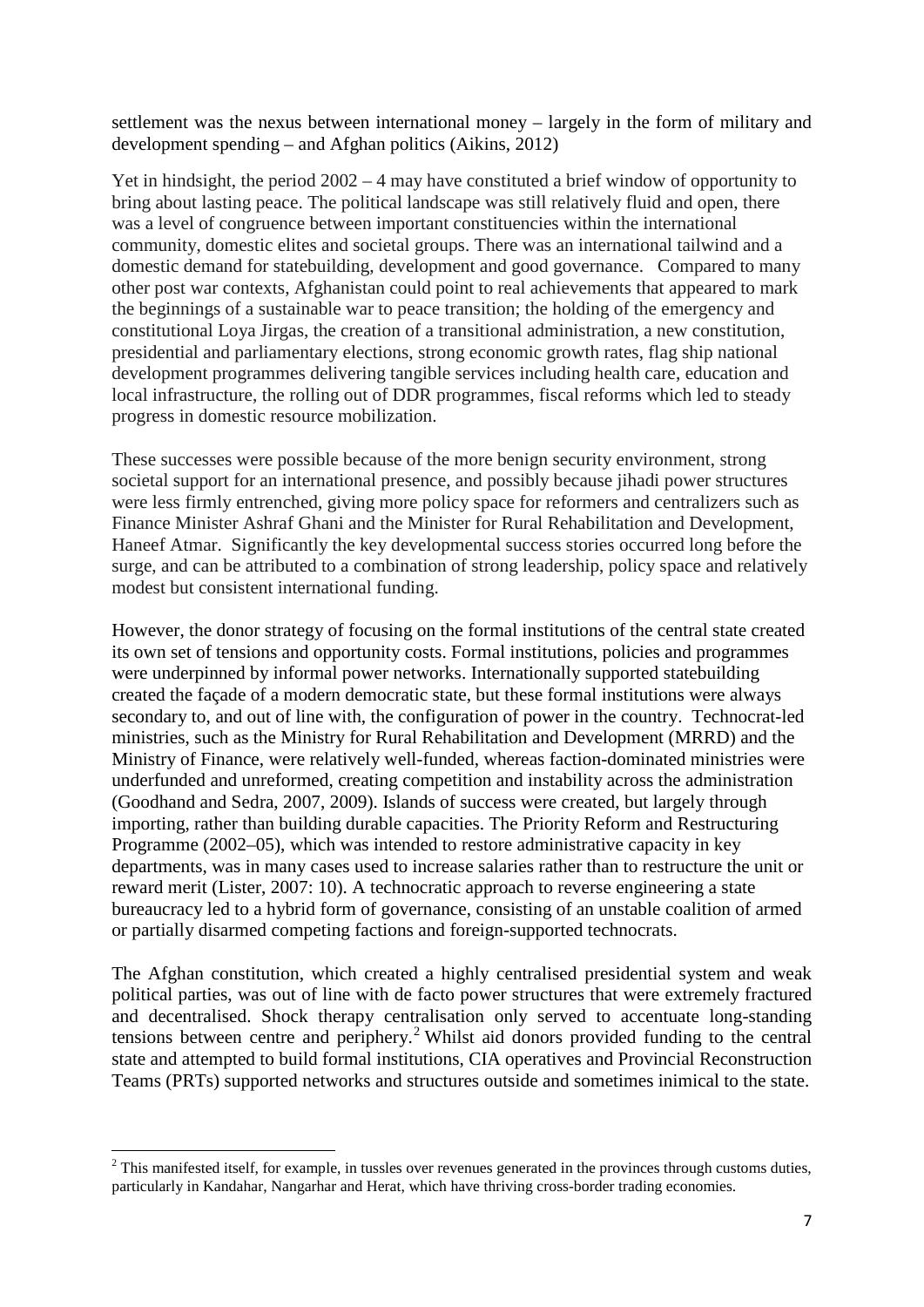Elections tended to destabilise and shorten the cycles of deal making and alliance building, and reinforced identity and regional power bases (Giustozzi and Orsini, 2009). They became a point of contention between the executive and the legislature, as shown in the standoff with parliament over the 2009 presidential elections. The underlying assumption of donors that performance based legitimacy -- promoted through service delivery, good governance reforms and elections – was central to state consolidation has proved to be ill founded. The state failed to deliver on its core function of providing security, something that progressively deteriorated as NATO moved from a peacekeeping to a war fighting mandate. At the same time, the legitimizing discourses of nationalism and religion that were deployed by the Taliban appeared to resonate with the wider population far more than the promise of development – which in any event became increasingly difficult to deliver in the conflictaffected provinces.

Inconsistent Western engagement failed to produce either a more consolidated clientelistic system, or a more institutionalised administration. At one moment money was being pumped into the central state, deflating the cost of buying the loyalty of peripheral elites, and at another, the funding of warlords inflated the cost of buying local elites' allegiance to the state (de Waal, 2009). In this environment, local power-brokers maintained a high degree of autonomy and resisted attempts to extend the writ of the state. Instead of throwing in their support to the centre, they engaged in a process of hedging or spot bargains (Suhrke, 2011).

Over time, Karzai's strategy shifted towards building a power base more independent of the West. Technocrats were increasingly squeezed out, and there was a narrowing of Karzai's patronage networks.<sup>[3](#page-7-0)</sup> To some extent the U.S. strategy appeared to reinforce this approach, for instance by supporting the president's brother Ahmed Wali Karzai in Kandahar and Gul Sherzai as the provincial governor of Nangarhar. The military and civilian surge and the COIN strategy championed by Patraeus reinforced the growing tendency to by-pass formal state structures. Over time the statebuilding narrative changed. In 2002 it was the absence of a strong, centralised state that was seen to be the source of the problem of terrorism and insecurity. By 2008, an overly centralised, corrupt and illegitimate state was seen as the problem that was helping catalyse the insurgency (Barfield, 2012). Statebuilding based on good governance principles, was clearly not working. It was seen to be too top down, too bureaucratic and slow and perversely leading to the creation of a corrupt, rentier state. The Taliban increasingly appeared to be 'outgoverning' the Afghan government and NATO forces in much of the country (Kilkullen, 2011). The interests of the hosts and guests appeared to be rapidly diverging. This led to a search for more local, bottom up solutions to the perceived problems of governance and insecurity. The valorisation of local traditions, and recognition of more hybrid and pluralized forms of authority appeared in some ways to be a welcome departure from liberal fantasies of the Weberian state. Yet celebratory accounts of embedded governance and hybrid orders were also extremely naive or disingenuous, and did not necessarily reflect Afghan popular expectations of the state. Local forms of authority are not necessarily more legitimate or embedded, and decentralization may be a recipe for a return to warlord rule. Localization can also be seen as a vehicle for passing on responsibility to local actors, evading accountability, masking underlying power relations and ultimately justifying withdrawal. On top of this, aid workers, PRT advisors and Special Forces units were easily coopted or manipulated by local intermediaries. In seeking accommodations with local elites, international actors were sucked into games they scarcely

<span id="page-7-0"></span><sup>&</sup>lt;sup>3</sup> See, for example, Aikins (2012) on the crucial role played by the Karzai–Fahim alliance in stabilising relations between north and south.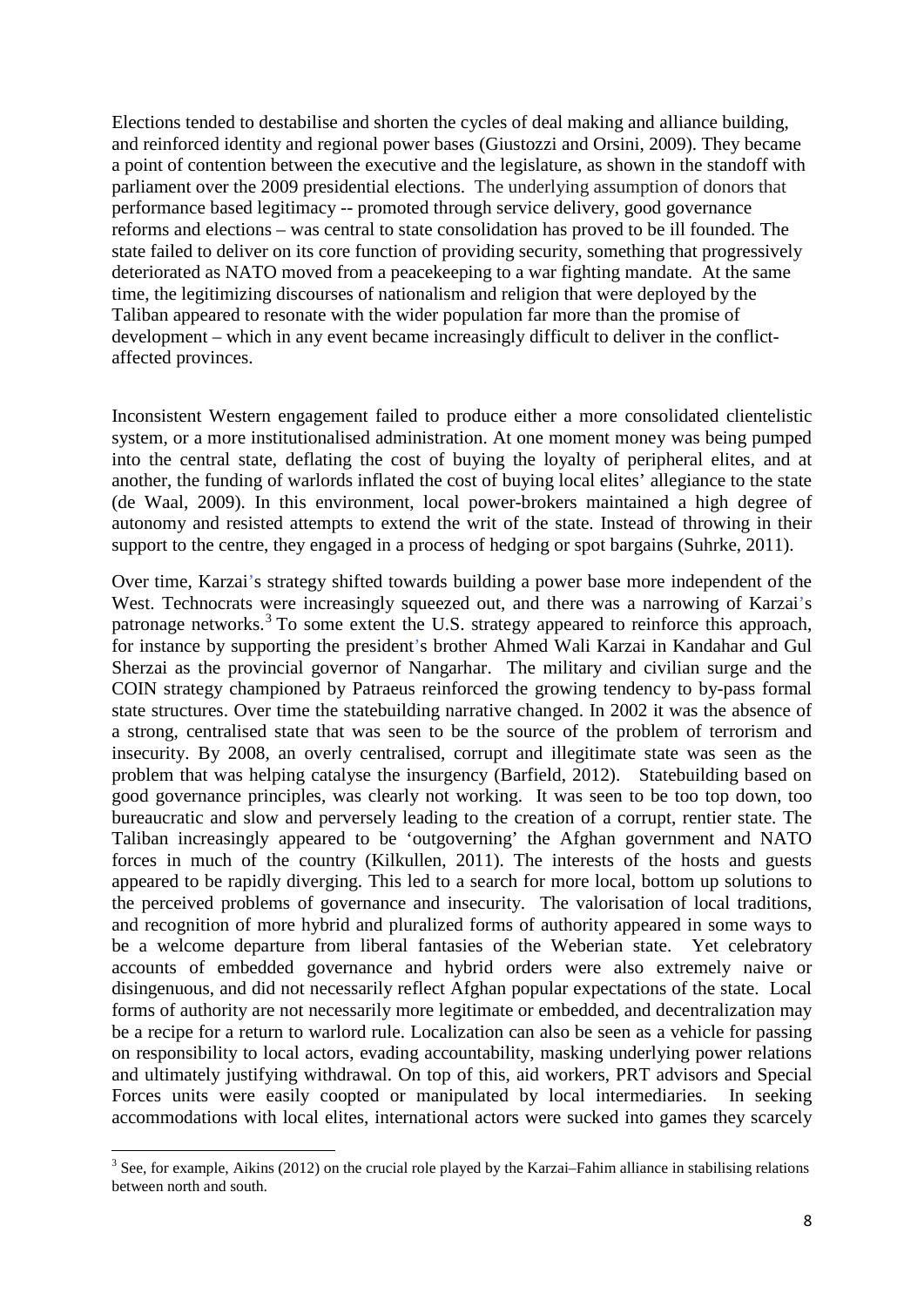understood, with external aid being converted into the political currency of patronage (Mayall and de Oliveira, 2011: 26). The paradox of 'intermediary rule', became increasingly evident, with the interveners attempting to assert control over the state, yet in practice progressively losing control over the statebuilding process. To a great extent liberal peacebuilding failed because it was undermined as much by its sponsors as by its recipients (Goodhand and Sedra, 2013).

## **War, governance and transition**

War generates sets of interests and social groups who seek to exploit lawlessness and uncertainty. These include mercenaries, profiteers, contractors, violence specialists and smugglers (Giustozzi, 2012; Goodhand, 2005). To a great extent these groups, which emerged in wartime, have continued to benefit from a lawless and violent 'peace'. Afghanistan experienced something of a 'post-conflict rebound' after 2001. The World Bank estimates that since  $2002$  some \$55 billion of aid has flowed into the country,<sup>[4](#page-8-0)</sup> and there has been significant year-on-year economic growth (averaging around 9%). Yet this was not broad-based growth; the main beneficiaries were the new oligarchy comprised of politicomilitary networks protected by leading politicians. Large inflows of funding accentuated long-standing structural tensions that contributed to the outbreak and perpetuation of the Afghan wars, including urban-rural conflicts and rentier statehood. Afghanistan is now hugely dependent on aid. A World Bank analysis finds that only Gaza, the West Bank and Liberia have been so reliant. In the year to September 30th 2011, aid was the equivalent of Afghanistan's entire GDP (*The Economist*, 2012).

The Kabul Bank scandal, resulting in losses of \$900 million, gives an indication of the levels of corruption at the highest level of government. However, corruption is only a symptom of a deeper problem. In a context of uncertainty, violence and large inflows of poorly monitored resources, channelled through a fractured and highly informalised political system, divvying up rents according to prevailing power relations is predictable and rational. What aid officials called 'corruption' was not an excess that could be eliminated, but a central feature of governance (Verkoren & Kamphuis, 2013). As Coburn (2011) argues, in his study of political networks in the Afghan parliament, the Wolesi Jirga has provided the necessary political protection needed for most politicians-turned-businessmen to maintain themselves within the system. Bargaining and exchange are 'not considered corruption, but rather a survival strategy that has become normalized in an environment of uncertainty, elite distrust and malfunctioning state institutions' (Sharon, 2013: 346). On a grander scale, international strategies helped create and reinforce this criminalised political economy. For example, central to the Pentagon's counter-insurgency (COIN) strategy was the outsourcing of the supply chain for the war effort to private contractors. This was meant to free up troops to conduct offensive operations and also to stimulate the local economy (Gregory, 2012).<sup>[5](#page-8-1)</sup> In 2009 a USAID internal report confirmed reports of contractors paying protection money to insurgents, with an estimated \$5.2 million of USAID money finding its way to the Taliban (cited by Giustozzi, 2012: 40). It is important to note that, these kinds of off budget resource flows are likely to have had a far greater impact on de facto governance relations, than donor investments in 'good governance' initiatives. Furthermore it is also clear that many

<span id="page-8-0"></span><sup>&</sup>lt;sup>4</sup> However, billions of it has flowed out again to pay the salaries of foreign staff and profits to foreign contractors. The World Bank estimates that, in projects that use foreign contractors, only 10–25% of funds given are spent on the ground in Afghanistan (*The Economist*, 2012).<br><sup>5</sup> The Host Trucking agreement was introduced in May 2009 with the aim of streamlining the Pentagon's

<span id="page-8-1"></span>purchasing agreements with individual local contractors into a single consolidated contract divided between eight companies (Gregory, 2012).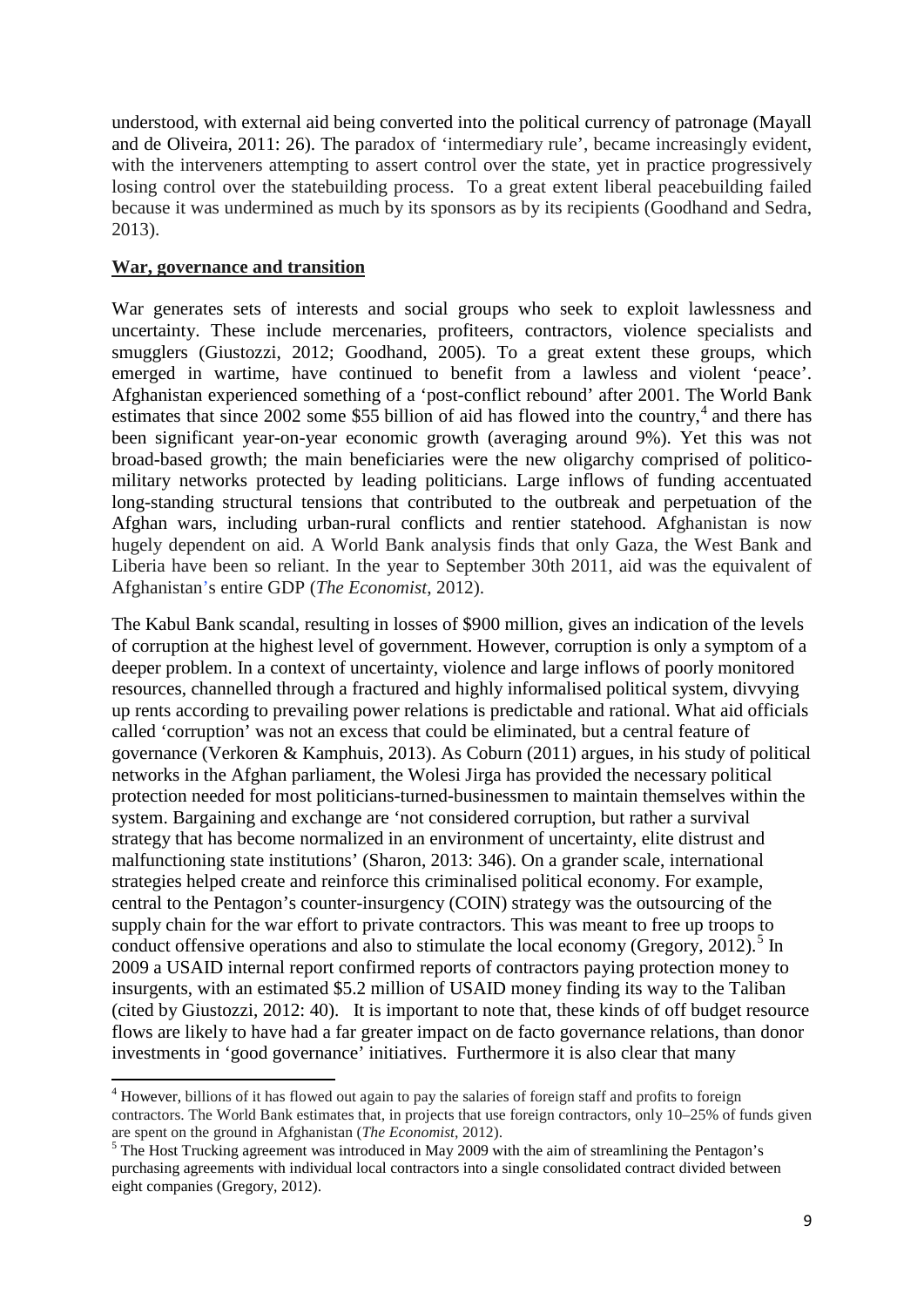international actors have not held themselves accountable to the good governance standards that they have at least rhetorically demanded of their Afghan partners.

As David Keen (2012) argues, seeing war as a contest between government and rebels takes attention away from the agendas of those who position themselves within the counterinsurgency effort. In Afghanistan, the war has become systemic in the sense that many groups benefit economically and politically from a 'durable disorder'. Therefore, a war system which claims to be eliminating the enemy actually depends upon reproducing the enemy (Keen, 2012: 238).

Therefore, although the international strategy initially was based on the idea of a light footprint, the scale of international commitments mounted and deepened over time, revealing growing contradictions and pathologies within the statebuilding and governance project. The central contradiction was the attempt to pursue a war whilst simultaneously building peace. Escalation has served to amplify problems not remedy them (Paris, 2013). It has produced an extremely volatile and fractured political economy in which the political elite jockey for external rents – this can be characterized as a 'fragile natural state' (North et al, 2009), in which commitments within the dominant coalition are fluid and unstable, shifting rapidly and dependent on the identity of coalition members. Small changes in the situation of coalition members including shifts in prices, the strategies of neighbouring countries, external funding flows and international policies, can upset the coalition. All politics is real politics; people risk death when they make mistakes (North et al, 2009: 42). The coalition successfully provides order when the political interests of coalition members are balanced by their economic stakes in the existing order (ibid). But members of the coalition cannot credibly commit to rules or constitutions when the month to month reality is of constant flux within the coalition (ibid). Furthermore the dominant coalition does not incorporate key wielders of violence, principally the Taliban, but also local strongmen who may oscillate between proand anti-government positions to extract concessions and rents from the state. Clearly the level of state presence and political (dis)order varies from area to area. Coburn (2011) for example in his study of Istalif, shows how sub-national political coalitions or 'secondary political settlements (Cole and Parks, 2011) can emerge in spite of, or in the shadow of the state, as a result of the unique configuration of political and economic interests within the town. Similarly other provincial level studies show how order may emerge in the provinces based upon complex bargaining and rent sharing agreements between central state and local elites (Mukhodpadhya, 2009; Goodhand and Mansfield, 2011). The point about these local 'experiments' is that they do not conform to the policies and practices of 'good governance' manuals, and neither do they stand as examples of autonomous, 'traditional' home grown governance.

A central paradox concerning international intervention and the 2014 transition is the fact that exogenous statebuilding has helped generate a highly volatile and extroverted political order. And yet, the sudden withdrawal of external resources and an international presence is likely also to have very deleterious effects. How a reduced presence of troops and funding will impact upon this war system is unpredictable, but it is likely that a sudden reduction in both will lead to a shift in the current equilibrium, and intensified violent competition for increasingly scarce resources. The political economy has adjusted to, and become dependent on, external rents. The optimistic view is that a phased and gradual reduction of the international presence will enable a process of adjustment and in the end lead to a more stable limited access order. A less intrusive presence may open up spaces for Afghans to negotiate new political settlements at the national and sub-national levels. There is some evidence that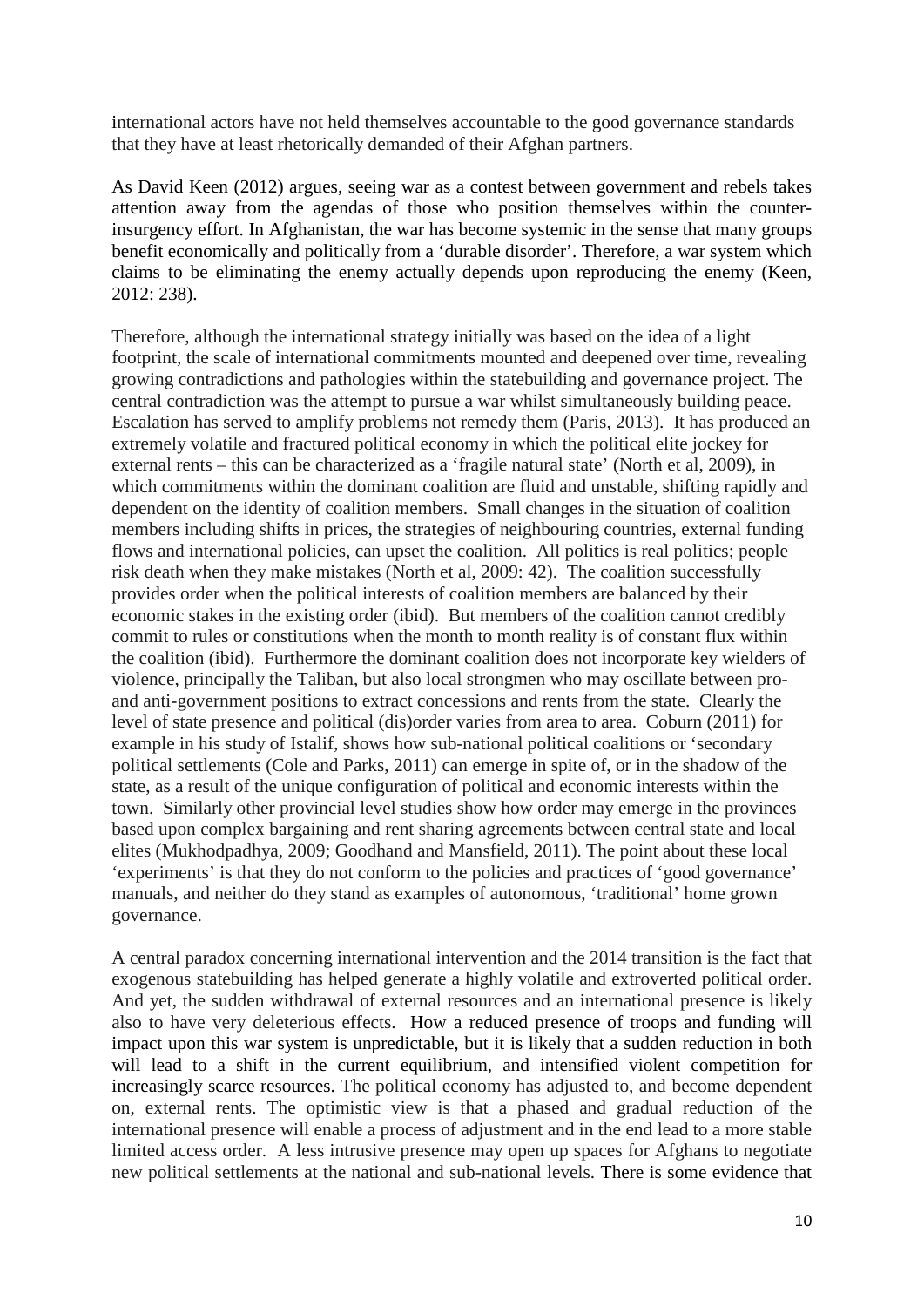in areas where there is an ANSF lead, local conflict management agreements have occurred. Furthermore, it appears that the Taliban, or at least elements within the movement, recognize the need to boost its political role post 2014 and this is reflected in the allocation of more resources towards strengthening its governance functions. This is not altogether surprising, and as Barfield notes, historically regional or ethnic factions have preferred to seek political settlements with one another rather than engage in prolonged fighting (2012: 125). The primary sources of rents are the security sector, international aid and the drugs economy. The first will see a significant decline after 2014, and the second will decrease more gradually. Continued insecurity in rural areas coupled with the tailing off of external funding will likely increase the significance of the drugs economy. This does not necessarily imply increased conflict or state collapse; revenue streams from the drugs trade may play a stabilizing rather than conflict-producing role (Goodhand, 2008; Goodhand and Mansfield, 2010).

### **Conclusions and Implications**

One can identify three different narratives about international intervention in Afghanistan, which draw different lessons from the exercise and lead to differing proscriptions for the future in relation to statebuilding and governance (Goodhand & Sedra, 2013). First, there is the imperial argument that intervention had nothing to do with the liberal peace in the first place; it was less about good governance than national security and geopolitical interests. Intervention could never have 'worked' according to the liberal template, as that was never the goal. The implication of this position is that external powers should stop meddling in the internal affairs of poor, unstable countries because their actions will always be tainted by self-interest. Certainly there is lots of evidence of illiberal interests and realist agendas. The post-Cold War experiments in liberal peacebuilding may be a less useful reference point for Afghanistan, than the late colonial wars of the Cold War period (Feichtinger et al, 2012). Indeed it is the historical lessons of Malaysia, Algeria and Vietnam that foreign militaries and counterinsurgency experts in Afghanistan have turned to as a guide for action, rather than more recent interventions in Cambodia, East Timor or the Balkans. As the international drawdown goes through its final phases the pre-eminent concern of international actors is not with liberalisation, but with legitimizing international exit. This suggests that rather than taking good governance or security sector reform at face value, they should instead be treated as ideologies of North-South relations – they reveal more about the way Western powers try to present themselves than about how they operate on the ground (Giustozzi, 2011:4). Western peacebuilders' notions of 'virtuous state building' (Giustozzi, 2011) can therefore be best understood largely as a legitimizing narrative rather than a template for exogenously supported statebuilding.

Second, there is the window of opportunity narrative. This states that although there were early successes, the statebuilding agenda got side tracked by the war against the Taliban, poor integration, bad coordination and the lack of funding and fire power early on. According to this position, a heavier, better coordinated and more strategic footprint particularly in the initial stages could have made a positive difference. Conversely a sudden reduction in foreign troops and aid will have deleterious effects and could lead to another outbreak of civil war. The broader lessons drawn from this position is that 'bargain basement' statebuilding (Ottoway, 2003) does not work and a more sustained and heavier international footprint is required to help states recover from and rebuild after war. Furthermore timing is everything, and the good governance agenda could have worked if pursued more consistently and robustly when there was an opening for, and receptiveness to this agenda. A variant on this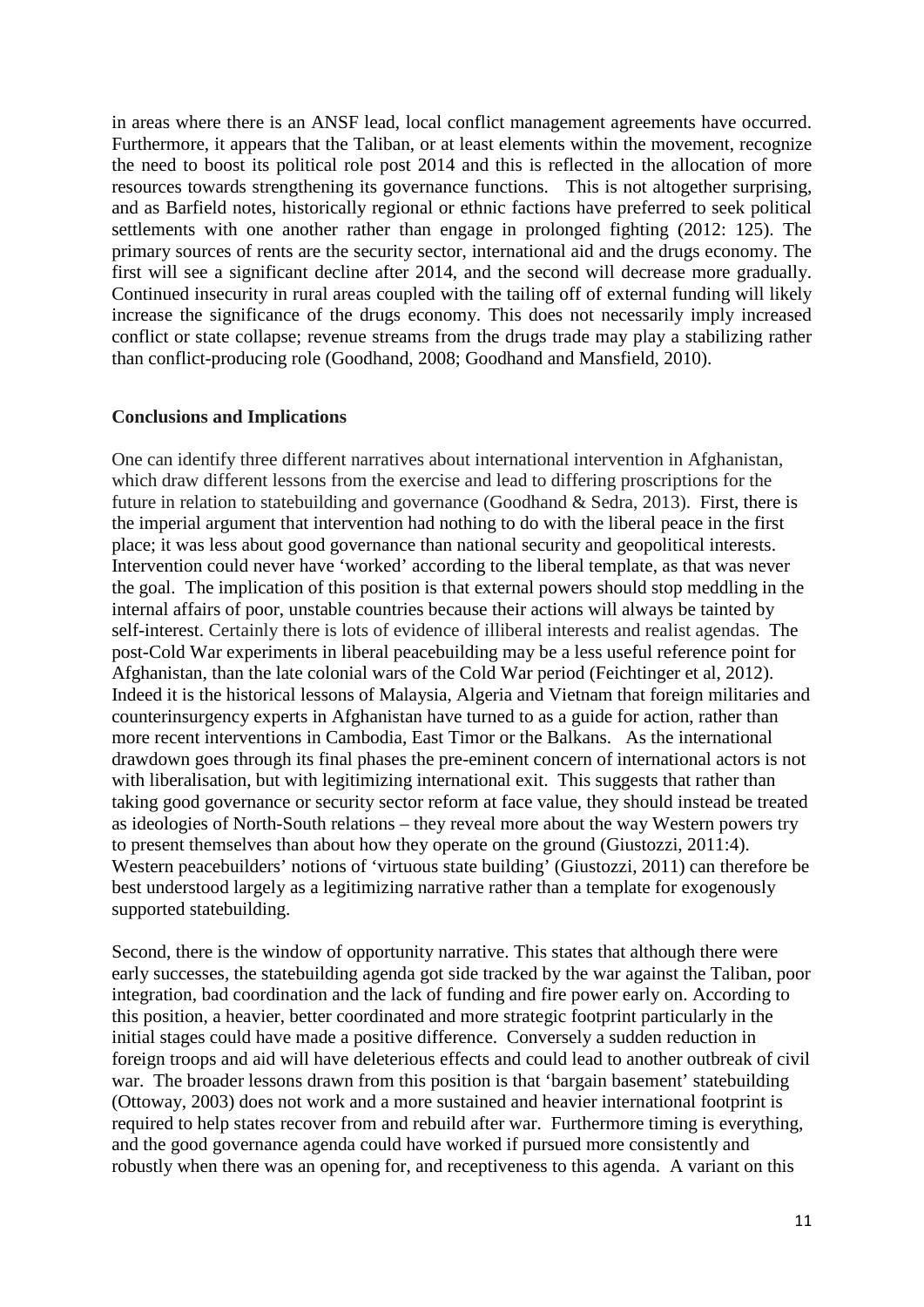argument is that presented by Barfield and Nojumi (2010), which is that shock therapy centralisation worked against the grain of Afghan governance structures. The governance formula in his view was over-centralised and under-resourced. Consequently there is a need to rebalance the relationship between central government and informal solidarity structures, so they are more in line with Afghan governance practices and societal norms of the past. This narrative has been a surprising point of convergence for COIN experts, the military and those championing local peacebuilding. However, this discourse which is reproduced in notions of resilience, local traditions and embedded authority, masks underlying sets of interests and power relations. There is frequently a failure to distinguish between legitimate and illegitimate local orders and a tendency to blur the question of whether non state systems are desirable because they are locally acceptable or because they are cheaper (Meagher, 2012: 1078). The failures of statebuilding and the consequent search for societal solutions may not lead to better outcomes for Afghans: 'Peacebuilding interventions working on the ontological basis of hybridity would merely institutionalise lower expectations and horizons, allocating responsibility for this to local agency. Failure would be represented as success, both in recognising local agency and in rejecting the 'hubris' of the liberal past' (Chandler, 2013:32).

A third argument is that the project was doomed to failure from the outset. Statebuilding was built upon shaky foundations, including an illegitimate political settlement, the absence of a convincing political track to reconcile or incorporate the Taliban and the large inflow of resources and military fire power which produced massive contradictions and perverse effects. According to this thesis, exogenous statebuilding could never have worked as it was always part of the problem. However, this conclusion leads to a more optimistic prognosis on the transition, since as Suhrke argues (2011) it may open up new spaces for Afghans and regional actors to negotiate a more inclusive political settlement. The wider implications of this view are that liberal peacebuilding is unlikely to work in circumstances where the political settlement is exclusive, the national elite are fragmented, and external intervention is mixed in with a range of geostrategic and geo-economic interests. This does not mean to say that external support cannot play a supportive role on the margins, but it must be strategic, well timed and respond to local realities. And for this position, the challenge is less about good governance than state consolidation and developmental change.

Putting aside normative questions – few would dispute the inherent desirability of good governance, democracy and human rights – the key issue is whether such goals are practicable and appropriate in particular settings. Good governance does not give political elites a workable reform agenda, as it does not address the daily problems of accumulation and political management (Khan). Statebuilding, development and democratization have little chance of success where the government is almost entirely dependent on rents, either through foreign aid or the illicit economy. The challenge to be faced now is not one of good governance, but how Afghanistan can move towards becoming a more stable limited access order, and at the margins how to create policy/political space for more progressive and developmental initiatives.

Overall the *inteqal* (transition) approach still overemphasizes the military aspect of the problem, and neglects the political track. The military led approach has distorted intervention in Afghanistan. Far too little effort has been focused on the politics and when it has been the focus it has been through the distorting lens of 'good governance'. Evidently there are risks associated with a more political approach; 'there is a danger that getting the institutions right may morph into efforts to 'get the politics right' despite the fact that politics is not subject to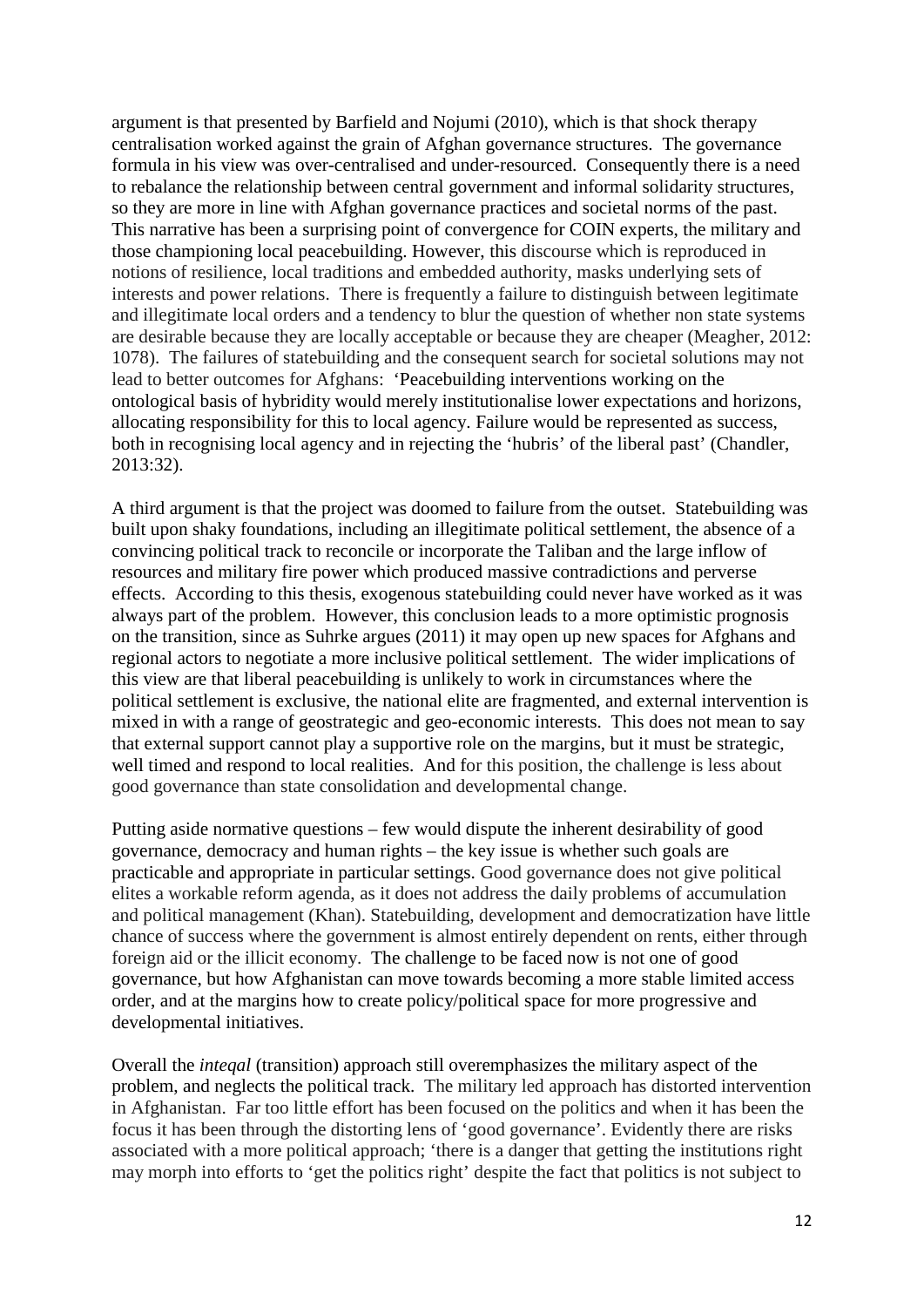technical fixes (Hickey, 2012: 1244). But undeniably there is a need to think about how a new political settlement and secondary political settlements can be renegotiated which are more in line with local configurations of power. This means perhaps, prioritizing less reforms of formal institutions than looking more carefully at the structures, relationships, interests and incentives that underpin them.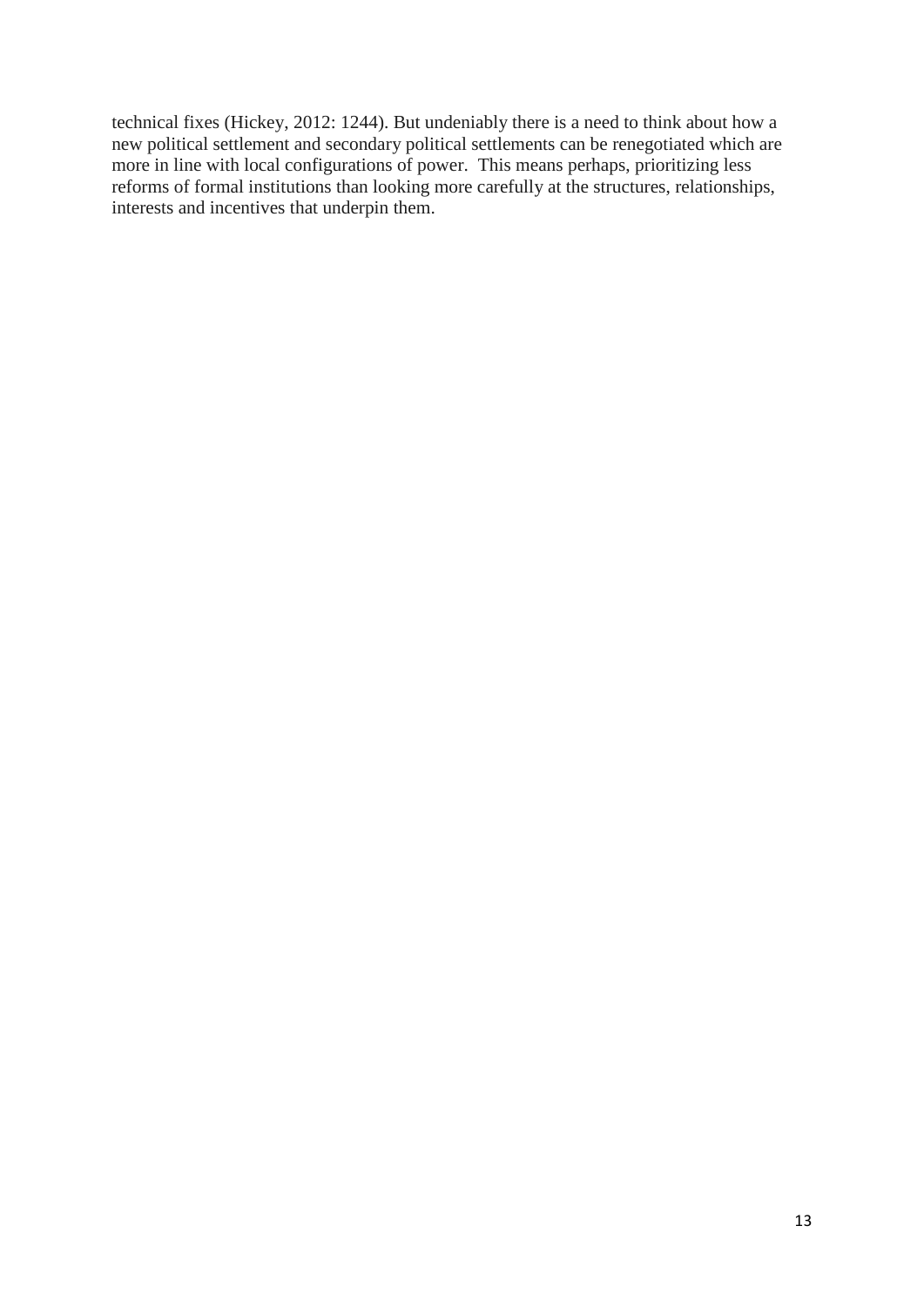# **References**

Aikins, M. (2012) 'Contracting the Commanders: Transition and the Political Economy of Afghanistan's Private Security Industry', Centre on International Cooperation, New York University, October.

Barfield, Thomas (2004) 'Problems in Establishing Legitimacy in Afghanistan' *Iranian Studies* vol 37, no 2, pp. 263-293.

Barfield, T. (2012) 'Afghans Look at 2014', *Current History*, April, pp 123 - 128.

Barfield, T & Nojumi, N (2010) 'Bringing more effective governance to Afghanistan: 10 pathways to stability' *Middle East Policy Council* vol xvii, no 4, pp

Bayart, J. (1993) *The State in Africa: The Politics of the Belly*, London, Longman

Borzel, T and Risse, T (2010) 'Governance without a state: Can it work? *Regulation and Governance* vol 4 (2) pp 113-134.

Chandler, Christopher (2010) *International Statebuilding. The Rise of Post-Liberal Governance* Routledge, London, UK

Chander D (2013) 'Peacebuilding and the politics of non-linearity: rethinking the politics of 'hidden' agency and 'resistance' *Peacebuilding* vol 1, no 1 pp 17-32

Coburn, N (2011) *Bazaar Politics. Power and Pottery in an Afghan Market Town* Stanford University Press

De Guevara, B. (2012) 'Introduction: Statebuilding and State Formation' in De Guevara B (ed) *Statebuilding and State-Formation: A Political Sociology of Intervention* Routledge, London

De Waal, A. (2009) "Mission without End? Peacekeeping in the African Political Marketplace", *International Affairs*, vol 85, no. 1, pp 99 - 113.

Dupree, L (1980) *Afghanistan* Princeton University Press, US.

Feichtinger, Moritz, Stephan Malinowski, and Chase Richards. 2012. "Transformative Invasions: Western Post-9/11 Counterinsurgency and the Lessons of Colonialism." *Humanity: An International Journal of Human Rights, Humanitarianism, and Development* 3  $(1): 35-63$ 

Giustozzi, A. and Orsini, D. (2009) "Centre–Periphery Relations in Afghanistan: Badakhshan between Patrimonialism and Institution Building", *Central Asian Survey*, vol 28, no. 1, pp 1- 16

Giustozzi, A (2011) *The Art of Coercion: The Primitive Accumulation and Management of Coercive Power*. Columbia University Press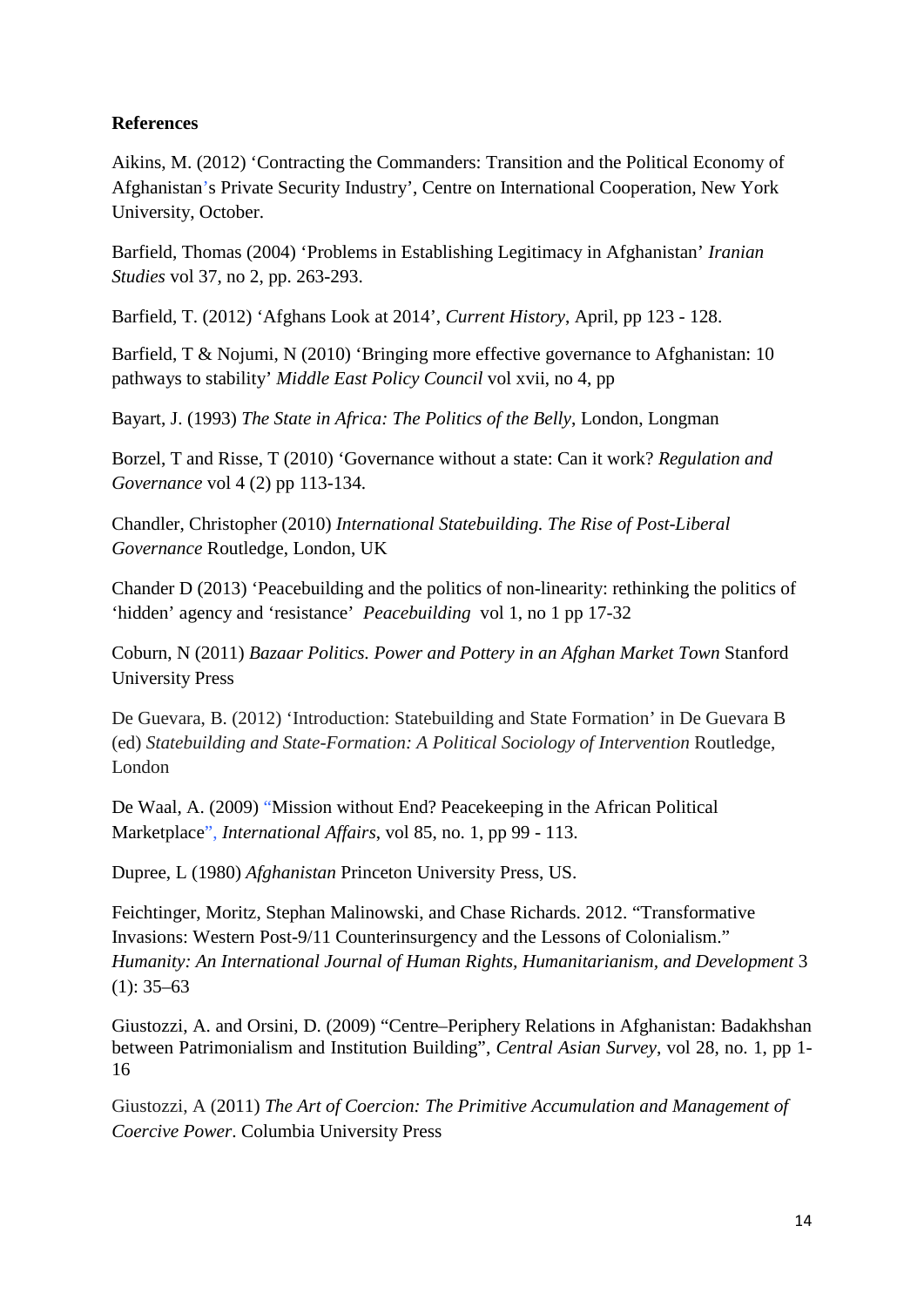Giustozzi, A (2012) 'Thirty Years of Conflict: Drivers of Anti-Government Mobilisation in Afghanistan, 1978-2011' Afghan Research and Evaluation Unit, Kabul, Afghanistan

Goodhand, J (2008) 'Corrupting or Consolidating the Peace? The Drugs Economy and Post Conflict Peacebuilding in Afghanistan' *International Peacekeeping* Vol 15, no. 3, pp 405- 423.

Goodhand, J (2005) 'Frontiers and Wars: the Opium Economy in Afghanistan' *Journal of Agrarian Change,* vol 5, no. 2, pp. 191-216.

Goodhand, J and Sedra, M (2009) 'Who owns the peace? Aid, reconstruction and peacebuilding in Afghanistan' *Disasters* 10:4

Goodhand, J and Sedra, M (2007) 'Bribes or Bargains? Peace Conditionalities and 'Post Conflict' Reconstruction in Afghanistan' *International Peacekeeping* Vol. 14, no. 1, pp. 41- 61.

Goodhand, J and Hakimi, A (2013) 'Counterinsurgency, Local Militias and Statebuilding in Afghanistan' United States Institute for Peace, Washington, US.

Goodhand, J and Mansfield, D (2010) 'Drugs and (dis)order. A study of the opium eocnomy, political settlements and statebuilding in Afghanistan' Crisis States Research Programme, Working Paper 83 (Series 2), LSE, London

Gregory, D. (2012) "Supplying War in Afghanistan: The Frictions of Distance', *OpenDemocracy*, June 11<sup>th</sup>

Grindle, M (2007) 'Good enough governance revisited *Development Policy Review* 25(5) pp 553-574

Hakimi, A (2013) 'Getting savages to fight barbarians: counterinsurgency and the remaking of Afghanistan' *Central Asian Survey*, vol 32, no 3, pp 388-405.

Hickey, S (2012) 'Turning Governance Thinking Upside-down? Insights from 'the politics of what works' *Third World Quarterly* vol 33, no 7, pp 1231-1247.

Kahler, M (2009) 'Statebuilding after Afghanistan and Iraq' in Paris, R and Sisk, T (eds) (2009) *The Dilemmas of Statebuilding. Confronting the Contradictions of Postwar Peace Operations* Routledge, London, pp 287-303

Keen, D. (2012) *Useful Enemies: When Waging Wars Is More Important than Winning Them*, Yale University Press

Khan, M (2004a) 'State Failure in Developing Countries and Institutional Reform Strategies' Annual World Bank Conference on Development Economics, pp 163-194.

Amundsen, I, Giacaman, G Khan, M. H., (eds). (2004b) *State Formation in Palestine: Viability and Governance during a Social Transformation*. Routledge Curzon, London.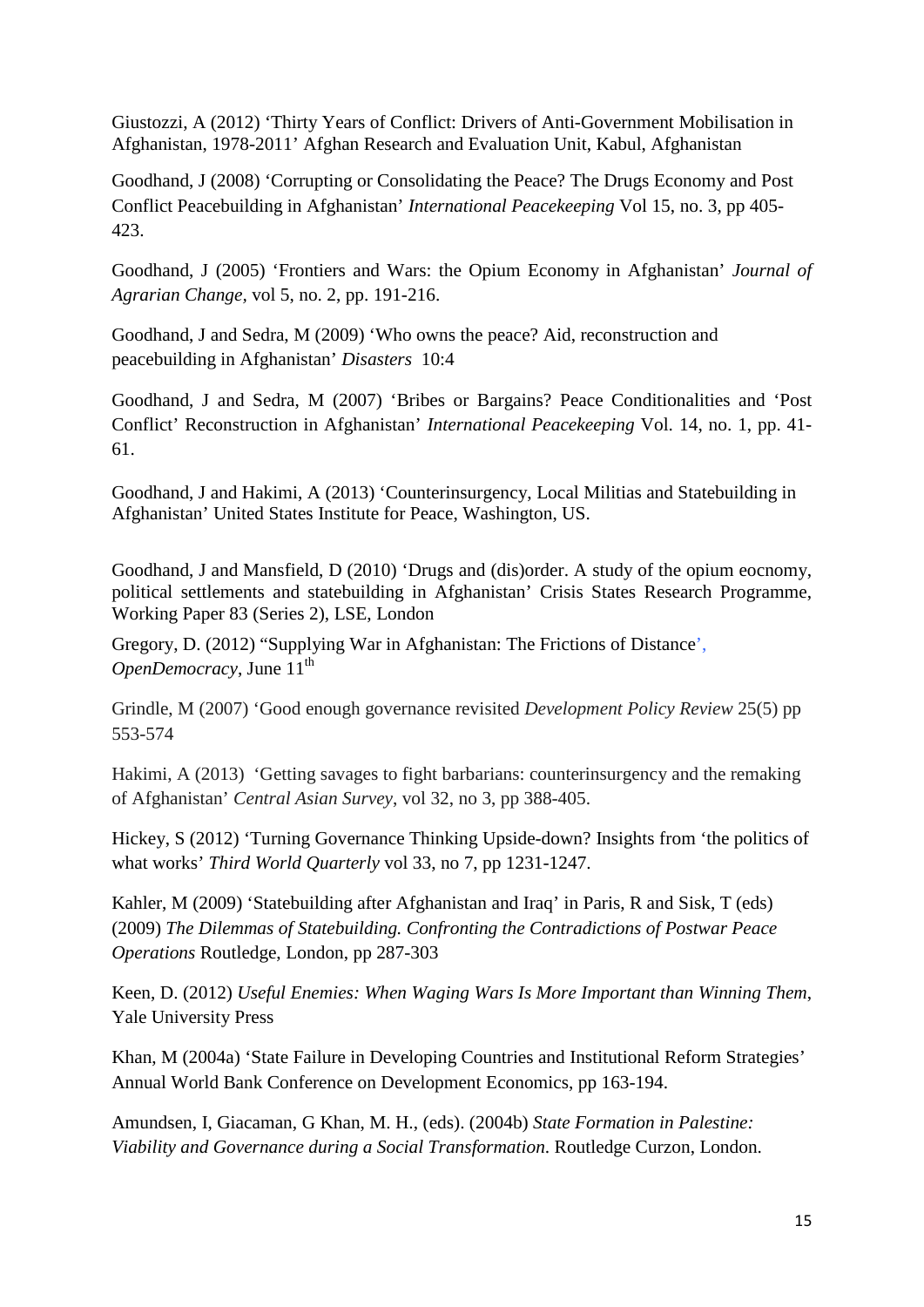Khan, Mushtaq (2009) 'Is Good Governance and Appropriate Model for Governance Reforms? The Relevance of East Asia for Developing Muslim Countries' In: Springborg, Robert, (ed.), *Development Models in Muslim Contexts: Chinese, "Islamic" and Neo-Liberal Alternatives.* Edinburgh: Edinburgh University Press, pp. 195-230.

Kilcullen, D (2011) 'Deiokes and the Taliban: Local Governance, Bottom –up State Formation and the Rule of Law in Counter-insurgency' in Mason, W (ed) (2011) *The Rule of Law in Afghanistan: Missing in Inaction* Cambridge University Press, pp 35-50.

Lister, S (2007) 'Understanding Statebuilding and Local Government in Afghanistan' Crisis States Research Centre, Working Paper no. 14, LSE, UK

Malkasian, C (2013) *War Comes to Gamser. Thirty Years of Conflict on the Afghan Frontier*  OUP.

Mayall, J. and de Oliveira, R. S. (2011) *The New Protectorates: International Tutelage and the Making of Liberal States*, London, Hurst Books

Meagher, K (2012) 'The strength of weak states? Non state security forces and hybrid governance in Africa' *Development and Change* vol 43, no 5, pp 1073-1101

Monsutti, A (2012) 'Fuzzy sovereignty. Rural reconstruction in Afghanistan, between democracy promotion and power games' *Comparative Studies in Society and History* vol 54, no 1, pp 563-591.

Mukhopadhyay, D, (2009b) 'Disguised Warlordism and Combatanthood in Balkh: the persistence of informal power in the formal Afghan state' Conflict Security and Development, Vol 9, Issue 4, pp 535-564.

North, D. C., Wallis, J. J. and Weingast, B. R. (2009) *Violence and Social Orders: A Conceptual Framework for Interpreting Recorded Human History*, Cambridge, Cambridge University Press.

Ottaway, M (2002) 'Rebuilding state institutions in collapsed states' *Development and Change* vol 33, no 5, pp 1001-1023.

Paris, R (2013) 'What went wrong in Afghanistan' *American Political Science Association*  vol 11, no 2, pp 538-548.

Parks, T. and Cole, W. (2010) "Political Settlements: Implications for International Development Policy and Practice", Occasional Paper no. 2, Asia Foundation

Pugh, M & Cooper, N with Goodhand, J (2004) *War Economies in a Regional Context: Challenges for Transformation* International Peace Academy, Lynne Rienner, London, UK.

Sharon, T (2013) 'The dynamics of informal political networks and statehood in post 2001 Afghanistan: a case study of the 2010-2011 Special Election Court crisis' Central Asian Survey, vol 32, no 3, pp 336-352.